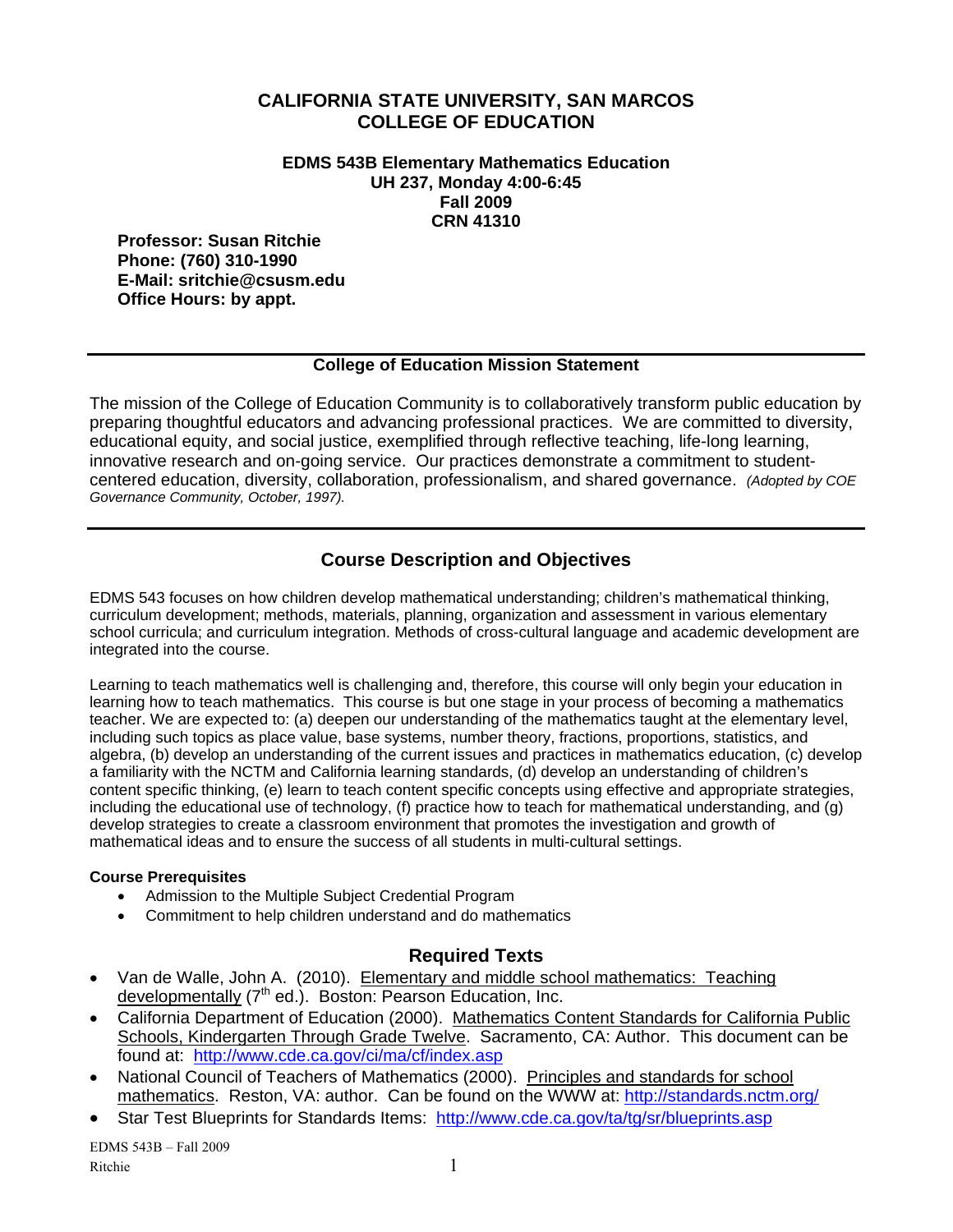### **Authorization to Teach English Learners**

This credential program has been specifically designed to prepare teachers for the diversity of languages often encountered in California public school classrooms. The authorization to teach English learners is met through the infusion of content and experiences within the credential program, as well as additional coursework. Students successfully completing this program receive a credential with authorization to teach English learners.

*(Approved by CCTC in SB 2042 Program Standards, August 02)* 

### **STUDENT LEARNING OUTCOMES**

#### **Teacher Performance Expectation (TPE) Competencies**

The course objectives, assignments, and assessments have been aligned with the CTC standards for Multiple Subject Credential. This course is designed to help teachers seeking a California teaching credential to develop the skills, knowledge, and attitudes necessary to assist schools and district in implementing effective programs for all students. The successful candidate will be able to merge theory and practice in order to realize a comprehensive and extensive educational program for all students. You will be required to formally address the following TPEs in this course:

TPE 1A, TPE 2

# **California Teacher Performance Assessment (CalTPA)**

Beginning July 1, 2008 all California credential candidates must successfully complete a stateapproved system of teacher performance assessment (TPA), to be embedded in the credential program of preparation. At CSUSM this assessment system is called the CalTPA or the TPA for short.

To assist your successful completion of the TPA a series of informational seminars are offered over the course of the program. TPA related questions and logistical concerns are to be addressed during the seminars. Your attendance to TPA seminars will greatly contribute to your success on the assessment.

Additionally, COE classes use common pedagogical language, lesson plans (lesson designs), and unit plans (unit designs) in order to support and ensure your success on the TPA and more importantly in your credential program.

 http://www.csusm.edu/coe/CalTPA/ProgramMaterialsTPA.html The CalTPA Candidate Handbook, TPA seminar schedule, and other TPA support materials can be found on the COE website provided at the website provided:

### **College of Education Attendance Policy**

Due to the dynamic and interactive nature of courses in the College of Education, all students are expected to attend all classes and participate actively. At a minimum, students must attend more than 80% of class time, or s/he may not receive a passing grade for the course at the discretion of the instructor. Individual instructors may adopt more stringent attendance requirements. Should the student have extenuating circumstances, s/he should contact the instructor as soon as possible. *(Adopted by the COE Governance Community, December, 1997).* 

**For every absence you will lose 5 points. You are able to earn extra credit for one absence. If you miss two class sessions or are late (or leave early) more than three sessions, you cannot receive a grade of "A".** Should you have extenuating circumstances, contact the instructor as soon as possible. Please discuss with me any extenuating circumstances that will cause you to miss class prior to your absence. Attendance will be taken at each class session. Furthermore, grades on assignments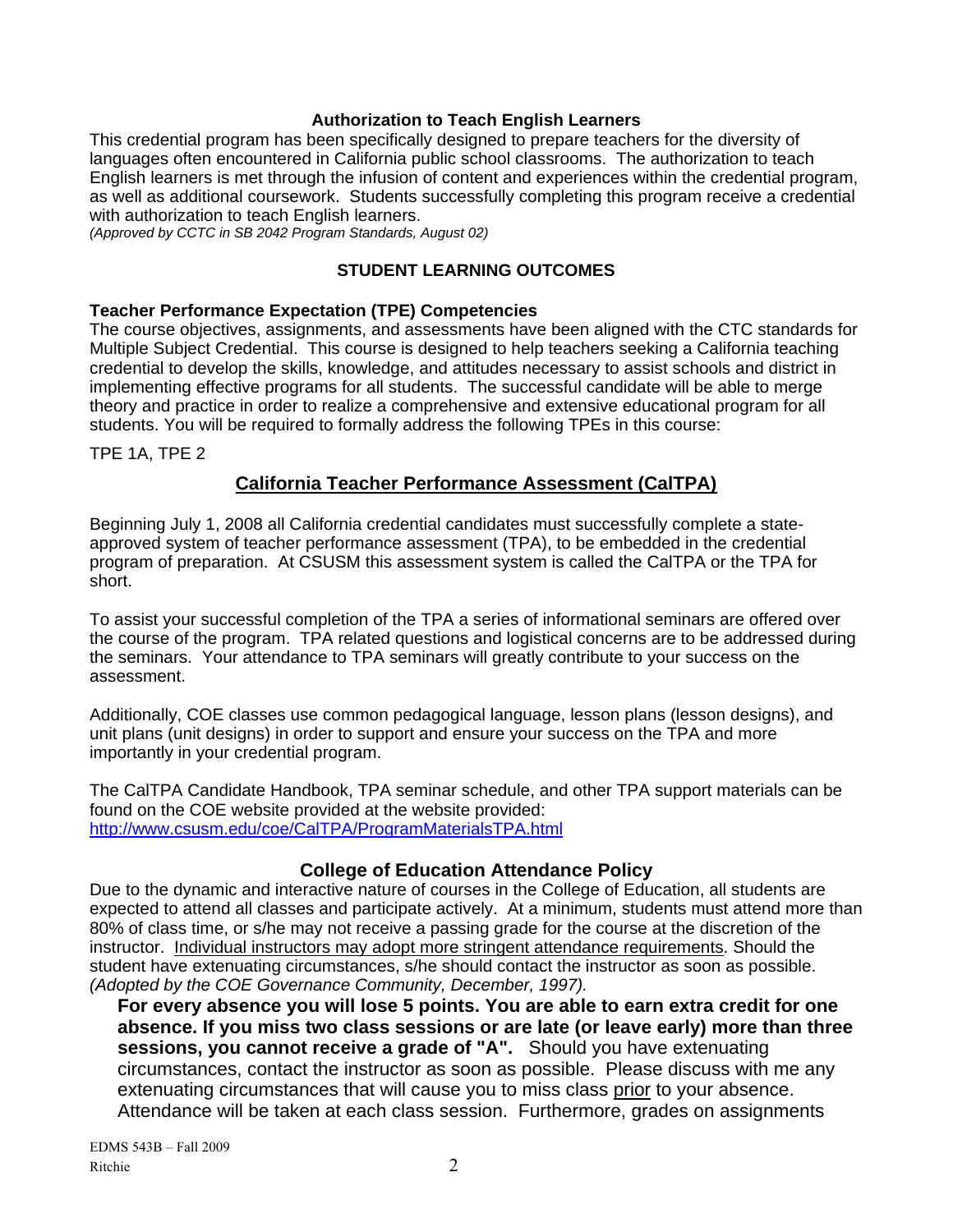turned in late will be lowered unless **prior arrangements** have been made with the instructor.

# **Students with Disabilities Requiring Reasonable Accommodations**

Students with disabilities who require reasonable accommodations must be approved for services by providing appropriate and recent documentation to the Office of Disable Student Services (DSS). This office is located in Craven Hall 5205, and can be contacted by phone at (760) 750-4905, or TTY (760) 750-4909. Students authorized by DSS to receive reasonable accommodations should meet with their instructor during office hours or, in order to ensure confidentiality, in a more private setting.

# **Course Requirements**

**Reading Reflections** - Each week students will reflect on the assigned readings and your tutoring or observations. These reflections should clearly articulate your thoughts **on the chapter's** and discuss how you might **specifically apply** what you learned from the reading as a teacher in the classroom. Web CT will be used for the purpose of written reflections and discussion. This will be explained in class. (15 points)

**Opening or Transitional Math Activity**- You and a partner will teach a short 5-10 minute math lesson as an "opening" activity or an activity used as a transition. You will sign up for a specific class session. (10 points)

**Student Interviews** - You will conduct a series of two different student interviews based on questions provided in class. For each interview, you will pose mathematical problems to any one student at a predetermined grade level. The purpose is to get you to begin thinking about students' mathematical understanding, to learn how to effectively pose questions and interpret the meaning of students' answers, and to provide you with an opportunity to interact with students. (20 points)

**Mathematical Resources & Lesson** – Working in small groups or with a partner, your team will first compile 10 resources each on a predetermined mathematical topic (10 points). Each student will design a lesson (with a COE Lesson Plan) that you will present and videotape in an elementary classroom (30 Points). The purpose of this activity is to help you learn how to design effective mathematical activities, to provide you with an opportunity to begin compiling mathematical resources, and to provide an opportunity for you to practice teaching mathematics. (40 points total)

**Participation & Professionalism** - This course is designed for active learning during class sessions. In order for this course to succeed for individuals and the group, students must come to class prepared to discuss assigned readings/topics and to participate in class activities. (15 points)

**For every absence you will lose 5 points. You are able to earn extra credit for one absence.** 

### **Extra Credit (5 points): Extra Interview**

### **Grading Standards**

Grades will be based on the following grading scale:

| A  | $93 - 100\%$ |
|----|--------------|
| А- | $90 - 92%$   |
| B+ | $88 - 89%$   |
| B  | $83 - 87%$   |
| B- | $80 - 82%$   |
| C+ | $78 - 79%$   |
| C. | $73 - 77%$   |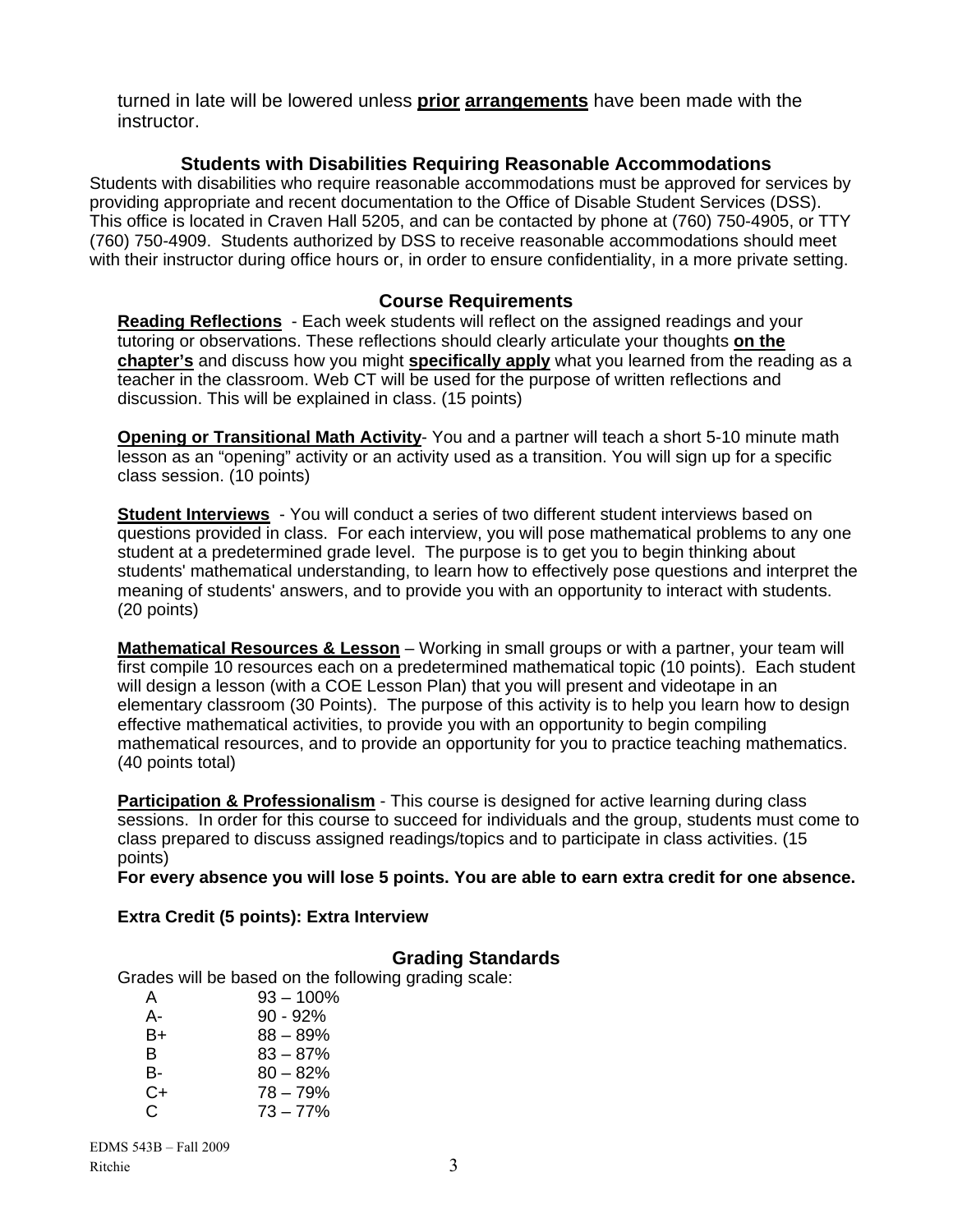# **All University Writing Requirement**

The CSUSM writing requirement of 2500 words is met through the completion of course assignments. Therefore, all writing will be looked at for content, organization, grammar, spelling, and format.

# **CSUSM Academic Honesty Policy**

"Students will be expected to adhere to standards of academic honesty and integrity, as outlined in the Student Academic Honesty Policy. All written work and oral presentation assignments must be original work. All ideas/materials that are borrowed from other sources must have appropriate references to the original sources. Any quoted material should give credit to the source and be punctuated with quotation marks.

Students are responsible for honest completion of their work including examinations. There will be no tolerance for infractions. If you believe there has been an infraction by someone in the class, please bring it to the instructor's attention. The instructor reserves the right to discipline any student for academic dishonesty in accordance with the general rules and regulations of the university. Disciplinary action may include the lowering of grades and/or the assignment of a failing grade for an exam, assignment, or the class as a whole."

Incidents of Academic Dishonesty will be reported to the Dean of Students. Sanctions at the University level may include suspension or expulsion from the University.

### **Plagiarism:**

As an educator, it is expected that each student will do his/her own work, and contribute equally to group projects and processes. Plagiarism or cheating is unacceptable under any circumstances. If you are in doubt about whether your work is paraphrased or plagiarized see the Plagiarism Prevention for Students website http://library.csusm.edu/plagiarism/index.html. If there are questions about academic honesty, please consult the University catalog.

### **USE of TECHNOLOGY**

Students are expected to demonstrate competency in the use of various forms of technology (i.e. word processing, electronic mail, WebCT6, use of the Internet, and/or multimedia presentations). Specific requirements for course assignments with regard to technology are at the discretion of the instructor. Keep a digital copy of all assignments for use in your teaching portfolio. Most assignments will be submitted online, and some will be submitted in hard copy as well. Details will be given in class.

#### **Electronic Communication Protocol:**

Electronic correspondence is a part of your professional interactions. If you need to contact the instructor, e-mail is often the easiest way to do so. It is my intention to respond to all received e-mails in a timely manner. Please be reminded that e-mail and on-line discussions are a very specific form of communication, with their own nuances and etiquette. For instance, electronic messages sent in all upper case (or lower case) letters, major typos, or slang, often communicate more than the sender originally intended. With that said, please be mindful of all e-mail and on-line discussion messages you send to your colleagues, to faculty members in the College of Education, or to persons within the greater educational community. All electronic messages should be crafted with professionalism and care.

Things to consider:

- Would I say in person what this electronic message specifically says?
- How could this message be misconstrued?
- Does this message represent my highest self?
- Am I sending this electronic message to avoid a face-to-face conversation?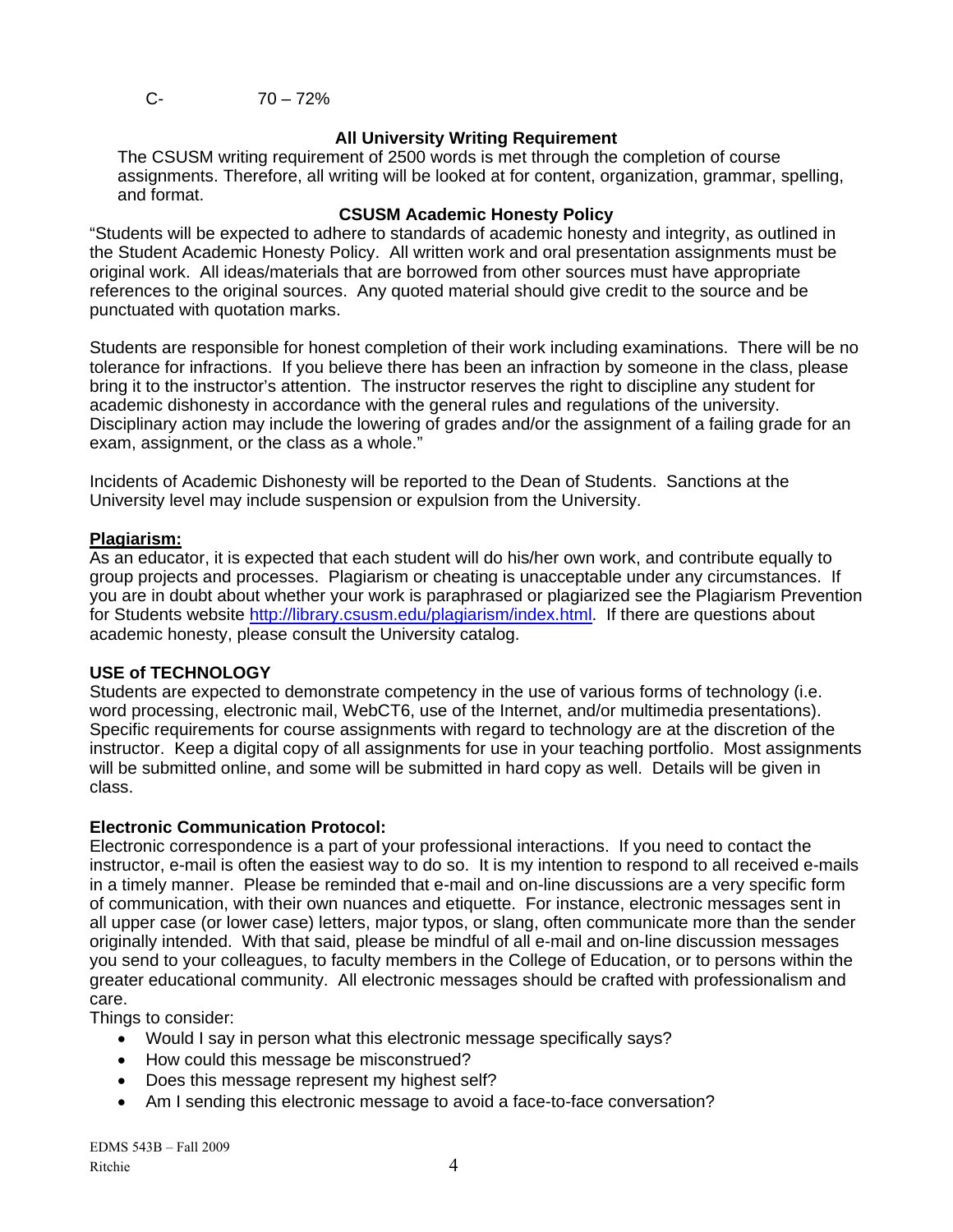In addition, if there is ever a concern with an electronic message sent to you, please talk with the author in person in order to correct any confusion.

# **Furlough**

Due to the devastating effects of current budget crisis in California, I have been furloughed nine days each semester of this academic year, representing a 9.23% reduction in both workload and compensation. A furlough is an unpaid day off on a faculty member's regularly-scheduled workday. In order to satisfy legal and ethical requirements of the California Labor Code, I am required to submit formal certification that I will not work on my furlough days. I am prohibited from teaching, conducting scholarly research, consulting with students, responding to email or voicemail, providing assignment feedback, or participating in any CSU work-related activities on my furlough days. Furlough dates vary by professor; my Fall Semester furlough dates are:

August 27 & 28; September 8 & 9; October 12 & 13; November 23 & 24; December 10.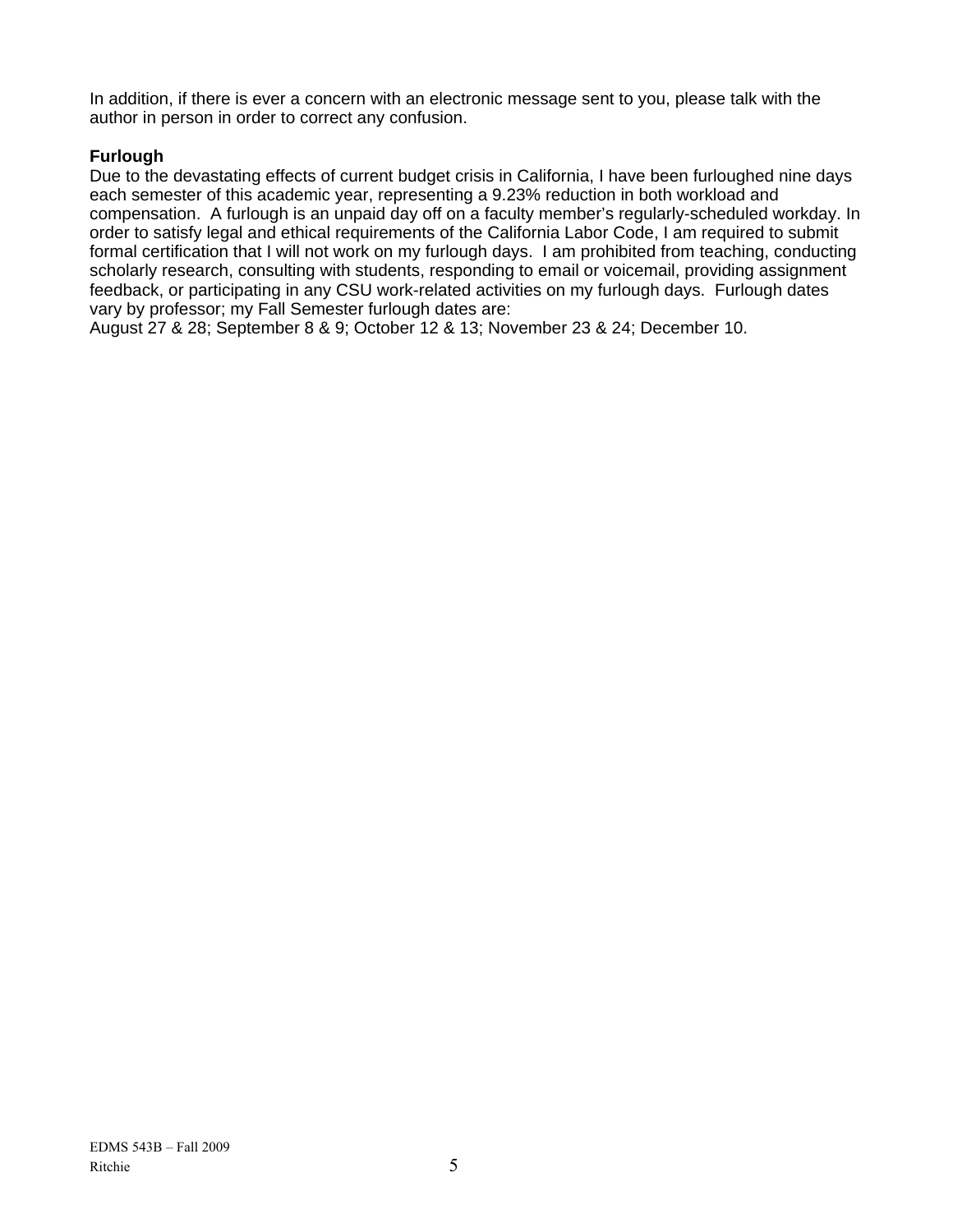| <b>Date</b>            | <b>Topic</b>                                                                                | <b>Assignment to be Completed BEFORE</b><br><b>Class Session</b>                               |
|------------------------|---------------------------------------------------------------------------------------------|------------------------------------------------------------------------------------------------|
| Session 1<br>8/31/09   | Introduction to Mathematics Education                                                       |                                                                                                |
| Session 2<br>9/7/09    | No class-holiday                                                                            | Van de Walle: chapter 1 & 2 (reflection-<br>WebCT)                                             |
| Session 3<br>9/14/09   | <b>Developing Mathematical</b><br>Understanding<br><b>Problem Solving and Standards</b>     | Van de Walle: chapter 3 (reflection-<br>WebCT)                                                 |
| Session 4<br>9/21/09   | Lesson Study & Working Groups                                                               | Van de Walle: chapter 4                                                                        |
| Session 5<br>9/28/09   | <b>Assessment &amp; Conducting Student</b><br><b>Interviews</b>                             | Van de Walle: chapter 5                                                                        |
| Session 6<br>10/5/09   | <b>Instructional Practices &amp; Technology</b>                                             | Van de Walle: chapter 6 & 7                                                                    |
| Session 7<br>10/12/09  | No class- meet with groups to prepare<br>lesson presentations, finish and post<br>resources | <b>Lesson Resources Due</b>                                                                    |
| Session 8<br>10/19/09  | <b>Number Concepts</b>                                                                      | Van de Walle: chapter 8 & 9<br>*Student Interview #1 Due<br>*Number Concepts Interview Due     |
| Session 9<br>10/26/09  | <b>Addition and Subtraction</b>                                                             | Van de Walle: chapter 10 & 11<br>*Addition/Subtraction Interview Due<br><b>Lesson Plan Due</b> |
| Session 10<br>11/2/09  | Multiplication and Division                                                                 | Van de Walle: chapter 12 & 13<br><b>*Multip.Interview Due</b>                                  |
| Session 11<br>11/9/09  | <b>Algebraic Thinking</b>                                                                   | Van de Walle: chapter 14<br><u>*Algebra Interview Due</u>                                      |
| Session 12<br>11/16/09 | Fractions, Decimals, Percents, Ratio &<br>Proportion                                        | Van de Walle: chapters 15, 16, 17, 18,<br><b>*Fraction Interview Due</b>                       |
| Session 13<br>11/23/09 | Thanksgiving Day- no class                                                                  | Van de Walle: chapter 23 (reflection-<br>WebCT)                                                |
| Session 14<br>11/30/09 | <b>Measurement &amp; Geometry</b>                                                           | Van de Walle: chapter 19 & 20<br>*Measurement/Geometry Interview Due                           |
| Session 15<br>12/7/09  | Data Analysis & Probability                                                                 | Van de Walle: chapter 21 & 22<br>*Data Anal/Prob Interview Due                                 |
| <b>Final Exam</b>      |                                                                                             |                                                                                                |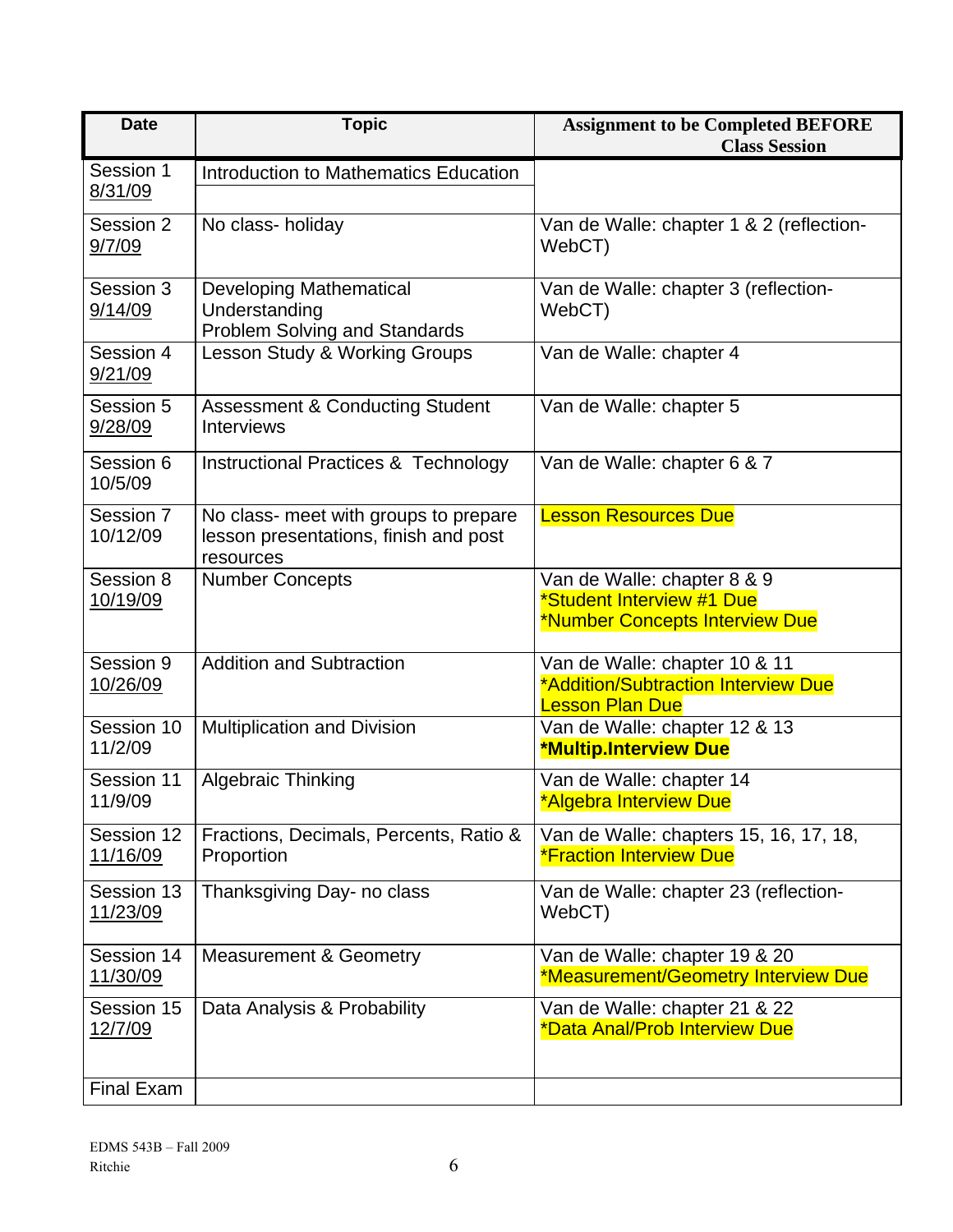### **Opening or Transitional Math Activity** EDMS 543

This activity will be completed with a partner and should involve teaching our class a math activity. This should only take 5-10 minutes. The activity can be something taught at any grade level that can be used as a transitional or opening activity prior to a daily math lesson. It can be a quick mental math activity, game or daily math introduction.

You will need to write up a short explanation of the grade level, how it can be used and how to teach the activity, as well as materials that might be needed (1 page max.). One copy will be given to me on the day you present and submit another copy on-line in WebCT (include both your name and your partner).

You will also need to write a short reflection (due 1 week after you have taught your activity). This reflection should be written after discussing with your partner: 1) how your learners were able to complete the activity (making content accessible), 2) what worked and what didn't (student engagement), 3) ) how you were able to assess their understanding. You will submit a copy on-line in WebCT. (10 points)

|                       | 1 pt.             | 3 pt.               | 4 pt.            | 5 pt.            |
|-----------------------|-------------------|---------------------|------------------|------------------|
|                       | <b>Developing</b> | <b>Nearly Meets</b> | <b>Meets</b>     | <b>Exceeds</b>   |
|                       | Candidates' plan  | Candidates' plan    | Candidates' plan | Candidates' plan |
| <b>Making Content</b> | and presentation  | and presentation    | and presentation | and presentation |
| Accessible            | will demonstrate  | will demonstrate    | will demonstrate | will demonstrate |
|                       | little to no      | some                | considerable     | exceptional      |
|                       | understanding in  | understanding in    | understanding in | understanding in |
|                       | the use of        | the use of          | the use of       | the use of       |
|                       | pedagogical       | pedagogical         | pedagogical      | pedagogical      |
|                       | strategies that   | strategies that     | strategies that  | strategies that  |
|                       | will provide all  | will provide all    | will provide all | will provide all |
|                       | students access   | students access     | students access  | students access  |
|                       | to the            | to the              | to the           | to the           |
|                       | mathematics       | mathematics         | mathematics      | mathematics      |
|                       | curriculum        | curriculum          | curriculum       | curriculum.      |
|                       | Candidates' plan  | Candidates' plan    | Candidates' plan | Candidates' plan |
| Student               | and presentation  | and presentation    | and presentation | and presentation |
| Engagement            | will demonstrate  | will demonstrate    | will demonstrate | will demonstrate |
|                       | little to no      | some                | considerable     | exceptional      |
|                       | understanding in  | understanding in    | understanding in | understanding in |
|                       | the use of        | the use of          | the use of       | the use of       |
|                       | pedagogical       | pedagogical         | pedagogical      | pedagogical      |
|                       | strategies that   | strategies that     | strategies that  | strategies that  |
|                       | will engage all   | will engage all     | will engage all  | will engage all  |
|                       | students in the   | students in the     | students in the  | students in the  |
|                       | mathematics       | mathematics         | mathematics      | mathematics      |
|                       | curriculum        | curriculum          | curriculum       | curriculum       |

#### **Opening or Transitional Math Activity Assignment**  EDMS 543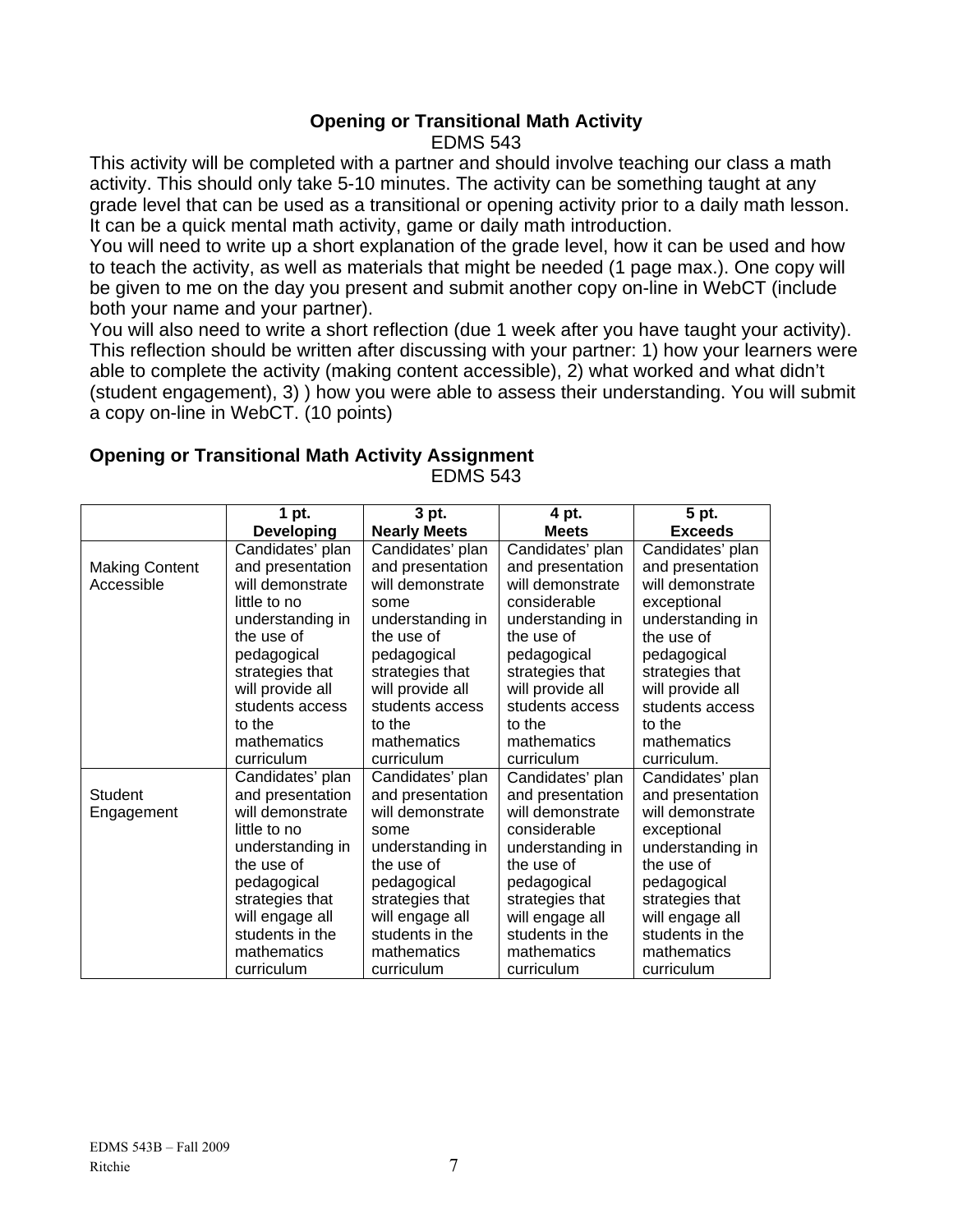# **STUDENT INTERVIEW GUIDELINES**

# EDMS 543

Student interviews are designed to provide students with opportunities to focus on a single child's thinking about mathematics. It will also help students to improve their use of inquiry for assessment purposes and to better understand elementary level students with different understandings.

You will interview one child for each content interview (make sure to look at the appropriate grade level for each interview) and write up your evaluation of the student (please also submit the child's written work attached to your paper). You will conduct 2 different interviews. Questions are provided in WebCT6.

# **Prior to the interview**

- You should arrange with a teacher (or parent of a child you know) to interview one child for 20-30 minutes in a quiet place outside the classroom, if possible.
- Provide the teacher with some understanding of what the interview will contain and see if he/she has any thoughts about how this child will do on the assessment.
- Develop a list of questions you may want to use if the child is not forthcoming with a response. For example, if the child says "I just knew it", you might respond with "What did you think about first?" or "If you were helping a friend, how would you explain what you did?"

# **During the interview**

Work with the child individually. Begin the interview by informing the child that you will be giving him/her a series of math problems to solve and that you are interested in his/her thinking process and in the strategies s/he uses to solve these problems. Inform the child that s/he can solve the problems in any way s/he wants. Please remind the child that the interview is voluntary and that s/he can end the interview at any time (if a student does end early then please find another willing student). Do everything you can to help make the child comfortable.

Orally provide the child with each problem, posing them one at a time, you received from class and provide him/her with sufficient time to complete each problem. You may also want to provide the child with a written copy of each problem and/or manipulatives.

After the child answers each problem you should ask a variety of questions that will help you to better understand the child's thinking and to assess his/her mathematical understanding. **You will want to note the questions you ask and the child's responses** and it may be necessary to ask the child to wait while you are writing -- it is OK to ask the child to wait. **You should not tape-record/video-tape the interview without parental permission**.

# **During the interview, be sure to consider the following:**

• The best thing you can be is genuinely curious. Remember the point of the interview is to discover how the child thinks -- *NOT* to guide the child to the correct answer (try to fight the urge to be "teacher").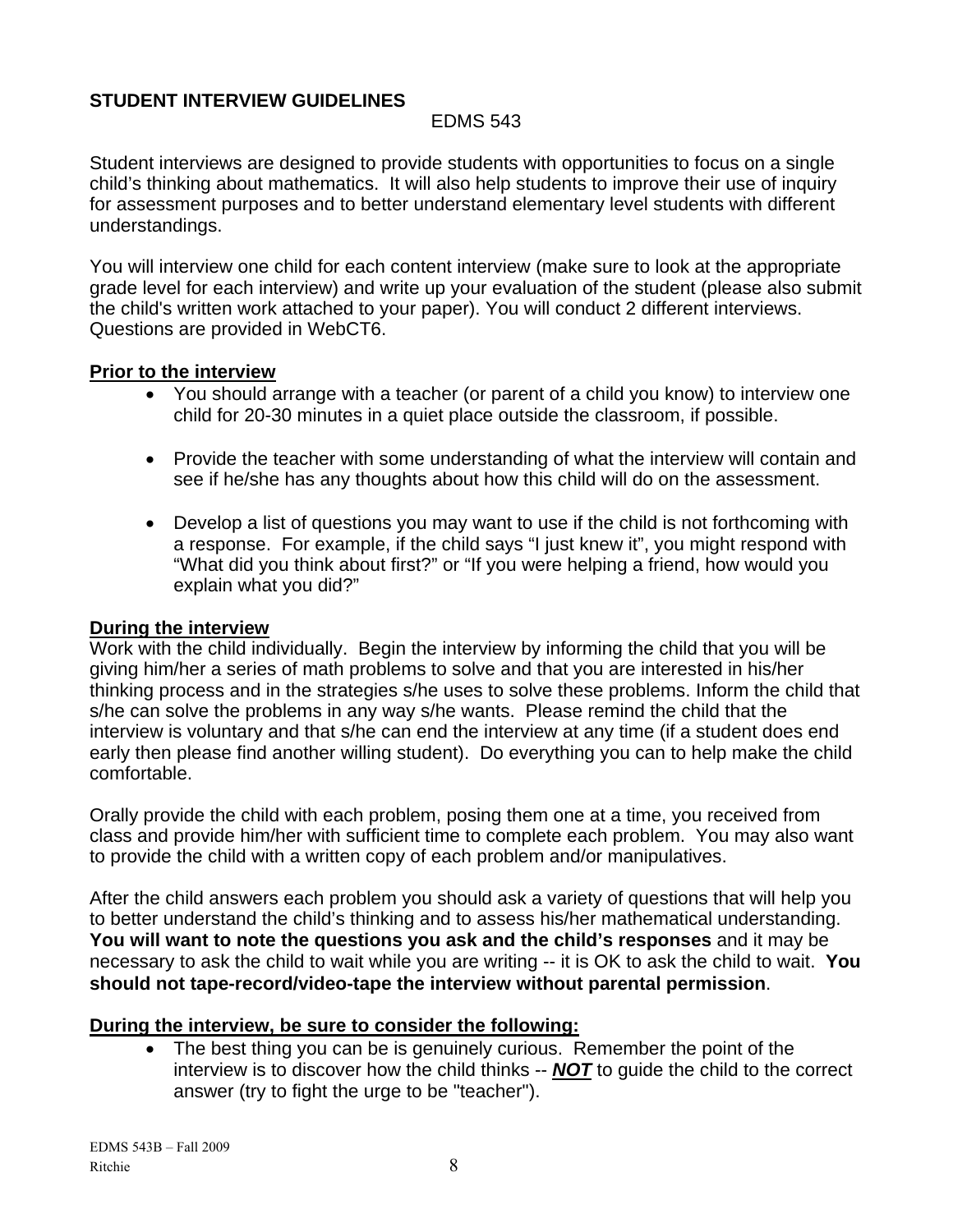- Offer manipulatives and other strategies/methods to support the student and their ability to solve the problems and demonstrate their thinking.
- Be careful to respond similarly to correct and incorrect answers. Be curious about all solution strategies -- not just the ones leading to incorrect solutions.
- Your primary role is to listen. Make sure you allow enough "wait time" -- children need time to think before answering.
- Make sure the child feels comfortable during the entire interview. If the child clearly cannot answer a problem, move on to the next problem. If you feel that the child is really struggling and frustrated, you may want to end the interview or give the child a problem you are fairly certain s/he can solve and then end the interview. If you cut an interview short because of student difficulty, be sure to discuss your reasoning in your write-up.

# **After the interview**

You should write no more than a two page reflection that includes a brief discussion on each of the following two points:

- What specifically did you learn about this child's mathematical understanding? Here you will want to make some claims about the mathematics your student understands or doesn't understand. I am looking for more of an explanation than just your student could or couldn't solve a particular problem.
- What specifically might you do for this child if you were his/her teacher? Here you might want to include discussions about such issues as curriculum, instructional strategies, etc.

# **Grading:**

Each interview will be worth a total of 10 points. More specifically, I will be looking for nicely written papers that clearly and specifically express what you learned about: 1) the child's mathematical understanding and 2) what you would do next for this child if you were his/her teacher (again be specific here). For example, you might recognize that this student lacks a conceptual understanding of multiplication – so as this child's teacher you might want to pose meaningful problems related to multiplication, etc.

\*NOTE: When you turn in your write-up, you should also include the child's written work (if it exists) and without the student's "actual" name listed.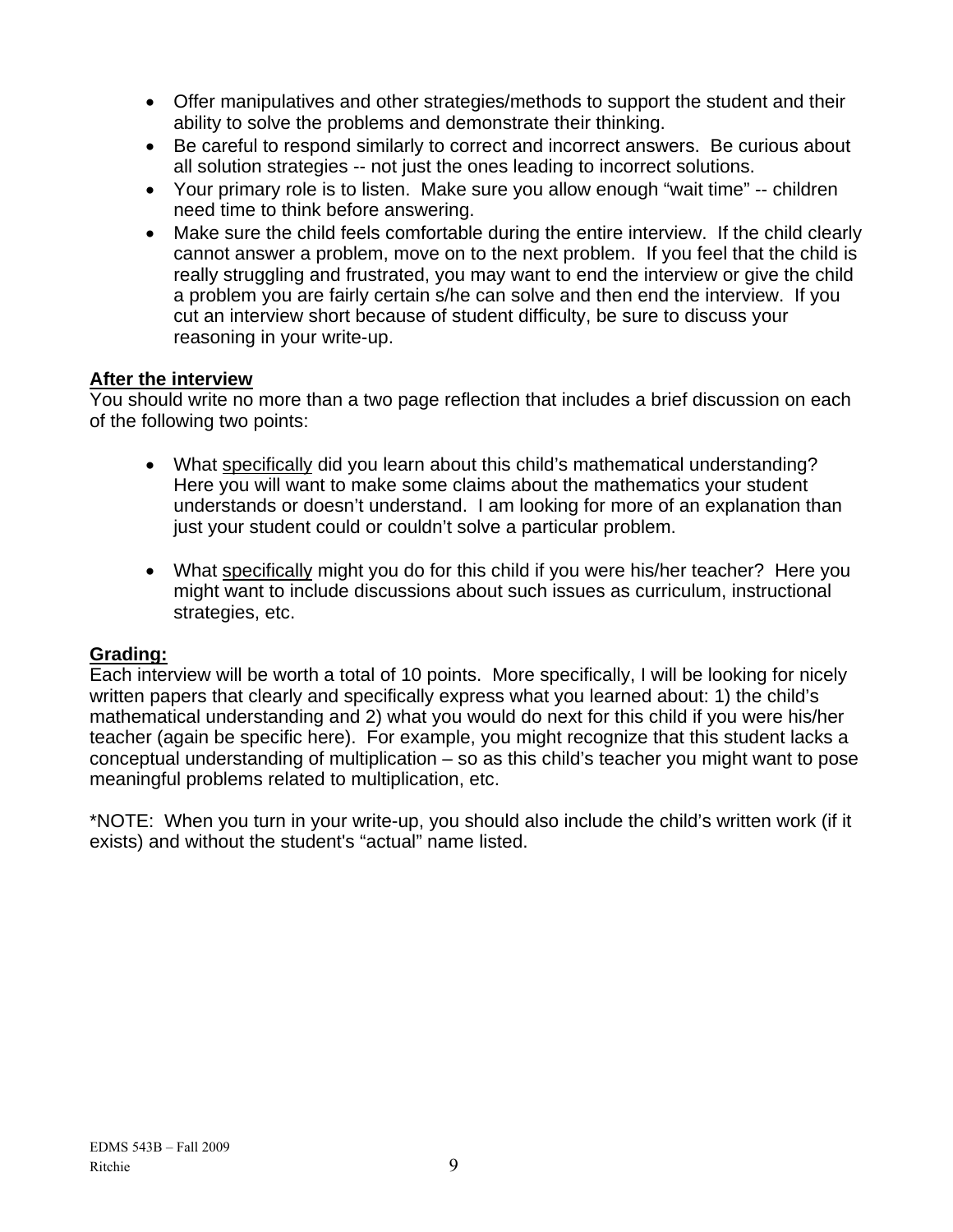### **Student Interviews Assignment**  EDMS 543

|                         | .5 <sub>pts</sub>             | 1 pt.                         | $1.5$ pts                     | 2 pts                         |
|-------------------------|-------------------------------|-------------------------------|-------------------------------|-------------------------------|
|                         | <b>Developing</b>             | <b>Nearly Meets</b>           | <b>Meets</b>                  | <b>Exceeds</b>                |
|                         | Candidate's                   | Candidate's                   | Candidate's                   | Candidate's                   |
| Subject Specific        | assessment and                | assessment and                | assessment and                | assessment and                |
| Pedagogical             | recommendations               | recommendations               | recommendations               | recommendations               |
| skills for MS           | from the student              | from the student              | from the student              | from the student              |
| Teaching                | interview                     | interview                     | interview                     | interview                     |
| Assignment              | demonstrates little to        | demonstrates some             | demonstrates                  | demonstrates                  |
| (Teaching               | no understanding of           | understanding of how          | considerable                  | exceptional                   |
| Mathematics in a        | how to teach the state        | to teach the state            | understanding of how          | understanding of how          |
| Multiple Subject        | adopted academic              | adopted academic              | to teach the state            | to teach the state            |
| Assignment)             | content standard in           | content standard in           | adopted academic              | adopted academic              |
|                         | mathematics                   | mathematics                   | content standard in           | content standard in           |
|                         |                               |                               | mathematics                   | mathematics                   |
|                         | Candidate's                   | Candidate's                   | Candidate's                   | Candidate's                   |
| Monitoring              | assessment and                | assessment and                | assessment and                | assessment and                |
| <b>Student Learning</b> | recommendations               | recommendations               | recommendations               | recommendations               |
| During<br>Instruction   | from the student<br>interview | from the student<br>interview | from the student<br>interview | from the student<br>interview |
|                         | demonstrates little to        | demonstrates some             | demonstrates                  | demonstrates                  |
|                         | no understanding of           | understanding of how          | considerable                  | exceptional                   |
|                         | how to monitor                | to monitor student            | understanding of how          | understanding of how          |
|                         | student learning and          | learning and how to           | to monitor student            | to monitor student            |
|                         | how to effectively            | effectively make use          | learning and how to           | learning and how to           |
|                         | make use of this              | of this information           | effectively make use          | effectively make use          |
|                         | information when              | when teaching.                | of this information           | of this information           |
|                         | teaching.                     |                               | when teaching.                | when teaching                 |
|                         | Candidate                     | Candidate                     | Candidate                     | Candidate                     |
| Interpretation          | demonstrates little to        | demonstrates some             | demonstrates                  | demonstrates                  |
| and Use of              | no understanding of           | understanding of how          | considerable                  | exceptional                   |
| Assessments             | how to effectively            | to effectively assess         | understanding of how          | understanding of how          |
|                         | assess students'              | students' content             | to effectively assess         | to effectively assess         |
|                         | content knowledge             | knowledge through             | students' content             | students' content             |
|                         | through the use of            | the use of student            | knowledge through             | knowledge through             |
|                         | student interviews.           | interviews.                   | the use of student            | the use of student            |
|                         |                               |                               | interviews.                   | interviews.                   |
| Developmentally         | Candidates' will              | Candidates" will              | Candidates' will              | Candidates' will              |
| Appropriate             | demonstrate little to         | demonstrate some              | demonstrate                   | demonstrate                   |
| Teaching                | no understanding in           | understanding in the          | considerable                  | exceptional                   |
| Practices               | the use of                    | use of                        | understanding in the          | understanding in the          |
|                         | developmentally               | developmentally               | use of                        | use of                        |
|                         | appropriate teaching          | appropriate teaching          | developmentally               | developmentally               |
|                         | practices.                    | practices.                    | appropriate teaching          | appropriate teaching          |
|                         |                               |                               | practices.                    | practices.                    |
|                         | Candidate's                   | Candidate's                   | Candidate's                   | Candidate's                   |
| <b>Making Content</b>   | recommendations               | recommendations               | recommendations               | recommendations               |
| Accessible              | from the student              | from the student              | from the student              | from the student              |
|                         | interview                     | interview                     | interview                     | interview                     |
|                         | demonstrates little to        | demonstrates some             | demonstrates                  | demonstrates                  |
|                         | no understanding in           | understanding in the          | considerable                  | exceptional                   |
|                         | the use of                    | use of pedagogical            | understanding in the          | understanding in the          |
|                         | pedagogical                   | strategies that will          | use of pedagogical            | use of pedagogical            |
|                         | strategies that will          | provide all students          | strategies that will          | strategies that will          |
|                         | provide all students          | access to the                 | provide all students          | provide all students          |
|                         | access to the                 | mathematics                   | access to the                 | access to the                 |
|                         | mathematics                   | curriculum                    | mathematics                   | mathematics                   |
|                         | curriculum                    |                               | curriculum                    | curriculum                    |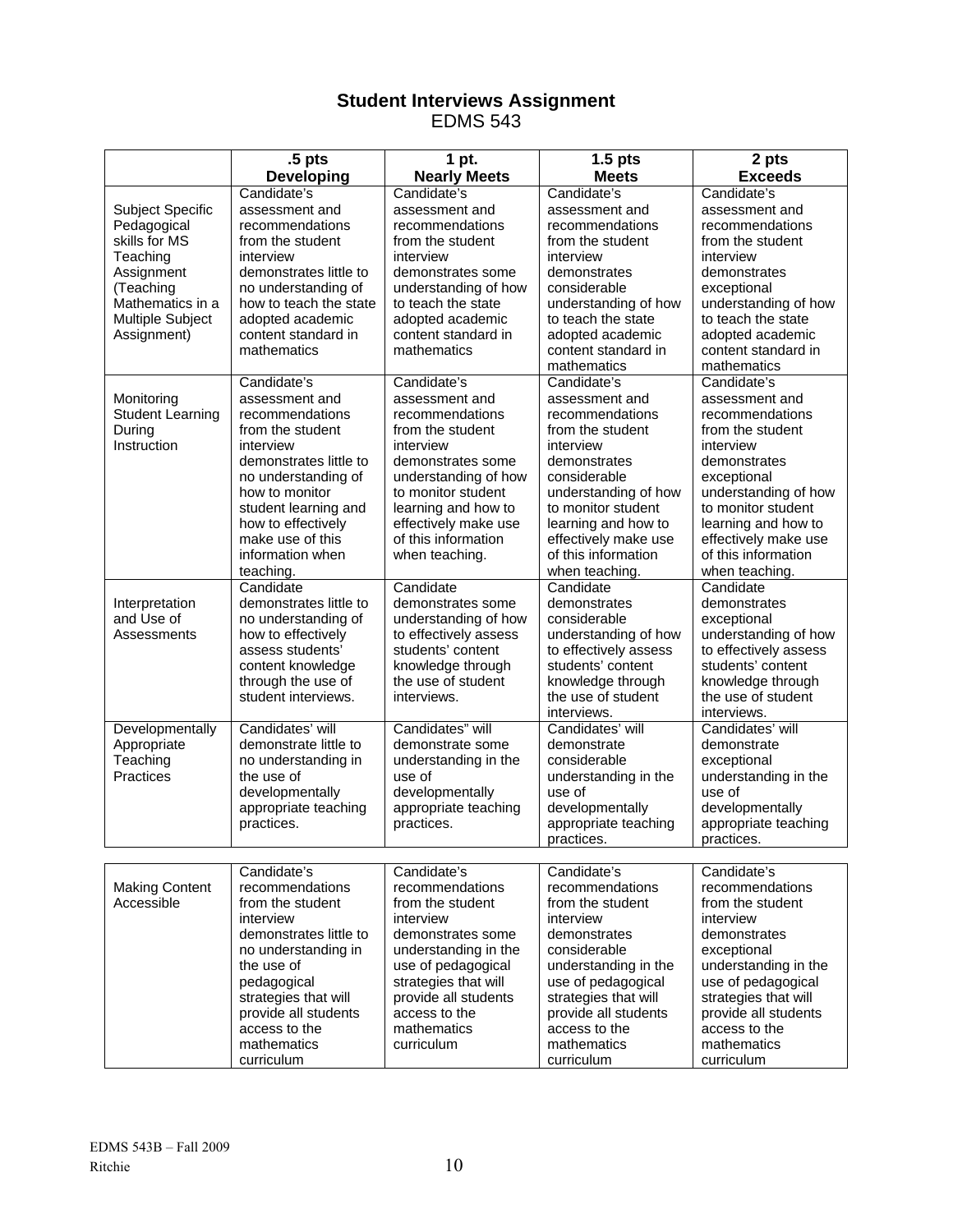### **MATHEMATICAL RESOURCES ASSIGNMENT**  EDMS 543

In preparation for your Classroom Presentation Assignment, your "content group" will construct an Annotated List of Resources that your fellow colleagues will find helpful when teaching your mathematical topic to students. Your list should include resources that directly relate to your mathematical topic (e.g., algebra, geometry, etc.). For example, you should include such things as children's literature, teacher support materials, manipulatives, WWW locations, research articles, videos or movies, software, etc. Please include any useful information that you find when researching your topic so that your colleagues can learn from your work (but do not include duplicated pages from teacher workbooks, rather provide citations along with short descriptions of your resources). I will be looking to find wellconstructed packets of information. If you partition the workload it should not be an overwhelming task. If each group prepares a packet of materials that is filled with important resources, and we share that information in class, then you will each have a wealth of information on some of the important mathematical resources for use when you teach! A general "rule of thumb" might be for your group to try and find 5 resources in each of the areas mentioned (a minimum of 10 resources per group member). Some topics will naturally have more resources than other topics.

Your group will need to turn in one nicely prepared copy of your List of Resources. Your group should also be prepared to include in your lesson presentation some highlights of the resources you found (consider bringing in a few of the items that you found most helpful when planning your presentation and resources for these materials).

This project is purposefully open-ended in the hopes that you will go out and find some great resources for your mathematical topic and for your presentation. You should talk with your master teachers, use the internet, and make use of materials I provide. However, if you have any questions or challenges finding resources, please be sure to ask (I am happy to provide support…I want these to be good so they are good resources)!

### **Mathematical Lessons:**

Working in small groups or with a partner, students will demonstrate various methods to teach a mathematical concept. Groups of two-four will work together to prepare lessons in a given strand of the elementary math curriculum. You will teach this lesson in your practicum classroom and have it videotaped (if possible). You will sign up to present your lesson to our class. This can be demonstrated through your video or a slideshow with pictures of the lesson or student work samples from your lesson. A complete COE Lesson Plan needs to be turned in (due 10/26) ,as well as a reflection (due by the last day of class).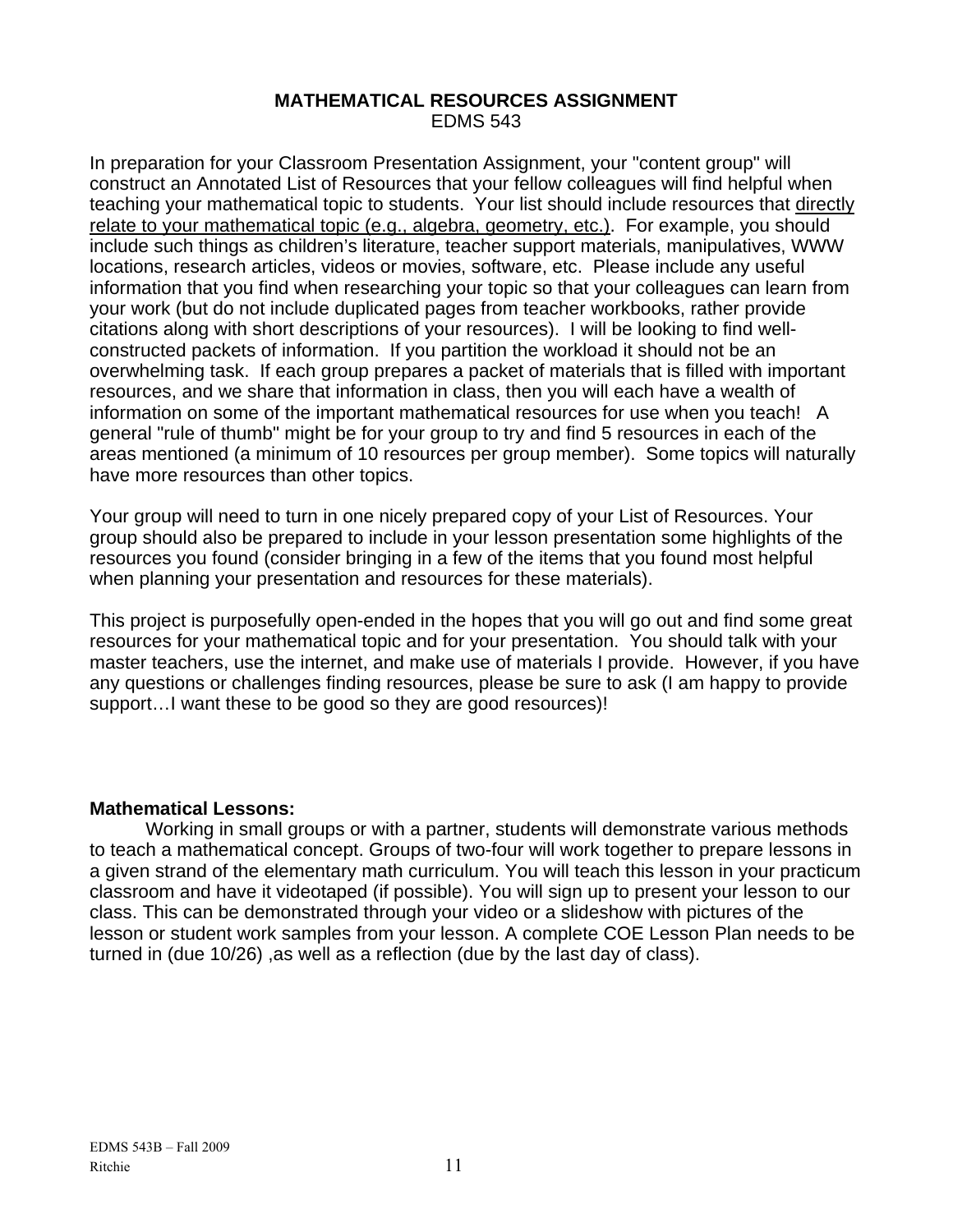# **LESSON DESIGN ASSIGNMENT GRADING RUBRIC**  EDMS 543

| <b>Design Component</b>                                                                                       | <b>Approaching</b>                                                                                           | <b>Meets</b>                                                                                                                                                                                                                             | <b>Exceeds</b>                                                                                                                                                                                              |  |  |
|---------------------------------------------------------------------------------------------------------------|--------------------------------------------------------------------------------------------------------------|------------------------------------------------------------------------------------------------------------------------------------------------------------------------------------------------------------------------------------------|-------------------------------------------------------------------------------------------------------------------------------------------------------------------------------------------------------------|--|--|
| & Criteria                                                                                                    |                                                                                                              | (includes the criteria for                                                                                                                                                                                                               | (includes the criteria for                                                                                                                                                                                  |  |  |
|                                                                                                               |                                                                                                              | Approaching)                                                                                                                                                                                                                             | Approaching & Meets)                                                                                                                                                                                        |  |  |
|                                                                                                               | Part I. Elements of Learning Experience (2 points)                                                           |                                                                                                                                                                                                                                          |                                                                                                                                                                                                             |  |  |
| Title, Grade Level, &<br><b>Time</b>                                                                          | Provides a title that is<br>related to the lesson<br>activity; provides grade<br>level and time allocation   | & title addresses the math<br>concepts in the lesson;<br>appropriate grade level<br>and time allocation                                                                                                                                  | & describes where the title<br>fits within a unit plan.                                                                                                                                                     |  |  |
| <b>CA Standards and</b><br><b>Lesson-specific Learning</b><br><b>Objectives and</b><br><b>Math Concept(s)</b> | CA Standards are<br>identified and each is<br>addressed in a learning<br>objective or a set of<br>objectives | & each learning objective<br>is clearly stated in terms of<br>what students are expected<br>to know and do                                                                                                                               | $&$ identifies which of the<br>three facets of<br>mathematics learning<br>(procedural proficiency,<br>conceptual understanding,<br>& problem solving) each<br>learning objective is<br>designed to address. |  |  |
| <b>List of materials</b>                                                                                      | Provides a list of materials<br>.                                                                            | & the materials are<br>appropriate                                                                                                                                                                                                       | & effective materials that<br>help achieve the learning<br>objectives; if uncommon<br>materials are used,<br>describes how to obtain<br>and/or produce them.                                                |  |  |
| <b>Class Description and</b><br><b>Developmental Needs</b>                                                    | Provides the class<br>demographic information;<br>describes students' prior<br>knowledge & experience        | & includes developmental<br>needs of the students                                                                                                                                                                                        | & includes ALL groups of<br>students who present a<br>different instructional<br>challenge (ELL, Special<br>Ed, GATE, etc.) and their<br>particular learning needs.                                         |  |  |
| Part II. Assessment Plan (5 points)                                                                           |                                                                                                              |                                                                                                                                                                                                                                          |                                                                                                                                                                                                             |  |  |
| <b>Assessment Strategies</b><br>and Rubrics                                                                   | Provides assessment<br>strategies and rubrics for<br>each objective                                          | & articulates if each<br>strategy is entry-level,<br>progress monitoring or<br>summative assessment;<br>clearly describes types of<br>assessment, purpose and<br>implementation (how will<br>you know if they have met<br>the objective) | & provides multiple<br>opportunities for the<br>instructor to check for<br>understanding and clearly<br>communicates to students<br>about the expectations.                                                 |  |  |
| Part III. Instructional Strategies (15 points)                                                                |                                                                                                              |                                                                                                                                                                                                                                          |                                                                                                                                                                                                             |  |  |
| <b>The Launch Phase</b><br>(Anticipatory Set and<br><b>Teaching to the</b><br>Objective)<br>5 points          | Provides an introduction<br>to the lesson                                                                    | & effective introduction<br>that motivates students,<br>challenging/interesting<br>problem(s) that orient<br>student thinking and<br>engages all learners                                                                                | & establishes expectations<br>and provides script for<br>teacher and times for each<br>activity.                                                                                                            |  |  |
| The <i>Explore</i> Phase<br>(Guided Practice)<br>5 points                                                     | Describes how you will<br>help students explore the<br>math concepts in the<br>lesson                        | & details the steps that<br>build students' conceptual<br>understanding (cognitively<br>demanding tasks instead of<br>merely rule-oriented drill);<br>provides hints/assists and<br>questions you might give<br>as students work         | & provides script for<br>teacher and times for each<br>activity; predicts what<br>might happen, provides<br>accommodations and<br>modifications for students<br>who may struggle.                           |  |  |